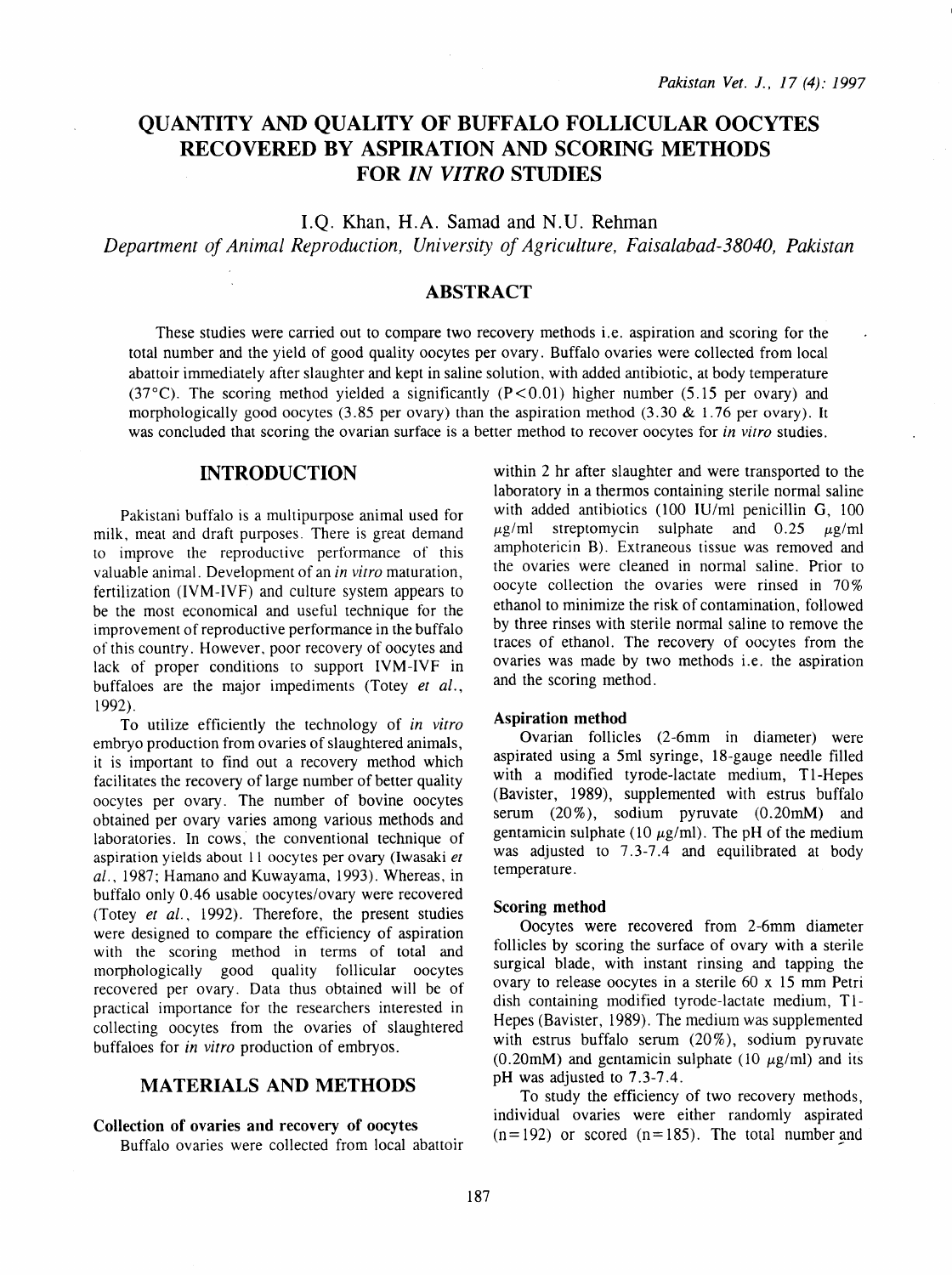| Category     | Morphological features of follicular oocytes                                            |  |
|--------------|-----------------------------------------------------------------------------------------|--|
| $\mathbf{A}$ | Compact and dense multilayered ( $\geq$ 5) cumulus investment with homogeneous ooplasm. |  |
| B            | Compact and dense multilayered (3-4) cumulus investment with homogeneous ooplasm.       |  |
| $\sqrt{ }$   | Less compact cumulus cell layers 1-2 with less homogenous ooplasm.                      |  |
|              | Denuded or naked oocytes with evenly granulated ooplasm.                                |  |

Table 1: Classification of buffalo follicular oocytes based on their morphological features

number of morphologically good oocytes recovered per ovary were counted.

The following criteria for classification of buffalo follicular oocytes based on their cumulus investment and ooplasm homogeneity was followed for their categorization under steriomicroscope as given in Table-1 (Deloos *et al.,* 1989; Lonergan *et al.,* 1991).

Types A, B and C oocytes were considered morphologically good/useable oocytes for *in vitro*  maturation and fertilization experiments. The category "D" oocytes being poor candidates for IVM-IVF are not included for *in vitro* studies (Deloos *et al.,* 1989).

#### **Statistical Analysis**

The data obtained were subjected to statistical analysis using chi-square and the means were compared by Z test (Dunnett, 1990).

### **RESULTS AND DISCUSSION**

The recovery rate of buffalo follicular oocytes through aspiration and scoring methods is given in Table 2.

In aspiration method 192 ovaries were aspirated and 1152 follicles (6.0/ovary) yielded 635 (55.12%) oocytes. While in the scoring method 185 ovaries were scored and 1221 follicles (6.6/ovary) yielded 954 (78. 13%) oocytes. The study revealed that scoring method yielded higher number and morphologically good quality oocytes (3. 85 oocytes/ovary, type A, **B** & C) than the aspiration method  $(3.30 \& 1.76)$ oocytes/ovary).

For grading the quality of cumulus oocyte complexes (COCs), the existence of a healthy population of somatic cells surrounding the oocyte is mandatory as the cumulus cells play a supportive role by facilitating the entry of essential products and sending instructive signals to the oocyte for maturation through the gap junction (Osborn and Moor, 1982; Moor and Seamark, 1986). The type A, B and C oocytes were considered morphologically good because they were surrounded by a tight, compact, multilayered, cumulus investment with homogenous ooplasm and are most likely to be developmentally competent. The

oocytes that do not possess these characters complete maturation at lower frequency *(* Deloos *et al.,* 1989).

Table 2: Influence of recovery method on various categories of buffalo follicular oocytes recovered for *in vitro* studies.

|                                   | Recovery Methods |              |  |
|-----------------------------------|------------------|--------------|--|
| Parameters                        | Aspiration       | Scoring      |  |
| No. of ovaries                    | 192              | 185          |  |
| No. of follicles                  | 1152             | 1221         |  |
|                                   | (6/ovary)a       | (6.6/ovary)a |  |
| Categories of oocytes, No. $(\%)$ |                  |              |  |
| A                                 | 117 (18.42)b     | 334 (35.01)a |  |
| B                                 | 98 (15.43)b      | 268 (28.09)a |  |
| $\subset$                         | 123 (19.37)b     | 111 (11.63)a |  |
| D                                 | 297 (46.77)b     | 241 (25.26)a |  |

Values with different letters in a row differ significantly  $(P < 0.01)$ .

For *in vitro* maturation, fertilization and culture of follicular oocytes, abundant recovery of good quality oocytes is the prerequisite. But unfortunately, poor recovery of usable oocytes from buffalo ovaries is a major problem for the development of a successful *in vitro* system. In the present study the scoring method yielded a total number of 5.15 oocytes/ovary and 3.85/ovary of morphologically good quality oocytes than the aspiration method which gave 3.30 and 1.76 oocytes/ovary respectively. The recovery rate of oocytes per ovary was significantly higher for the scoring method than for the aspiration method  $(P<0.01)$ . Similarly significantly more good quality oocytes and conversely less poor quality oocytes were recovered by scoring than the aspiration method  $(P < 0.01)$ . These findings are higher than those reported by Totey *et al.* (1992), who obtained 0.46 usable oocytes per ovary by using the aspiration method. The significantly higher values of this study are attributed to the efficiency of scoring method. An average collection of 11 oocytes/ovary has been